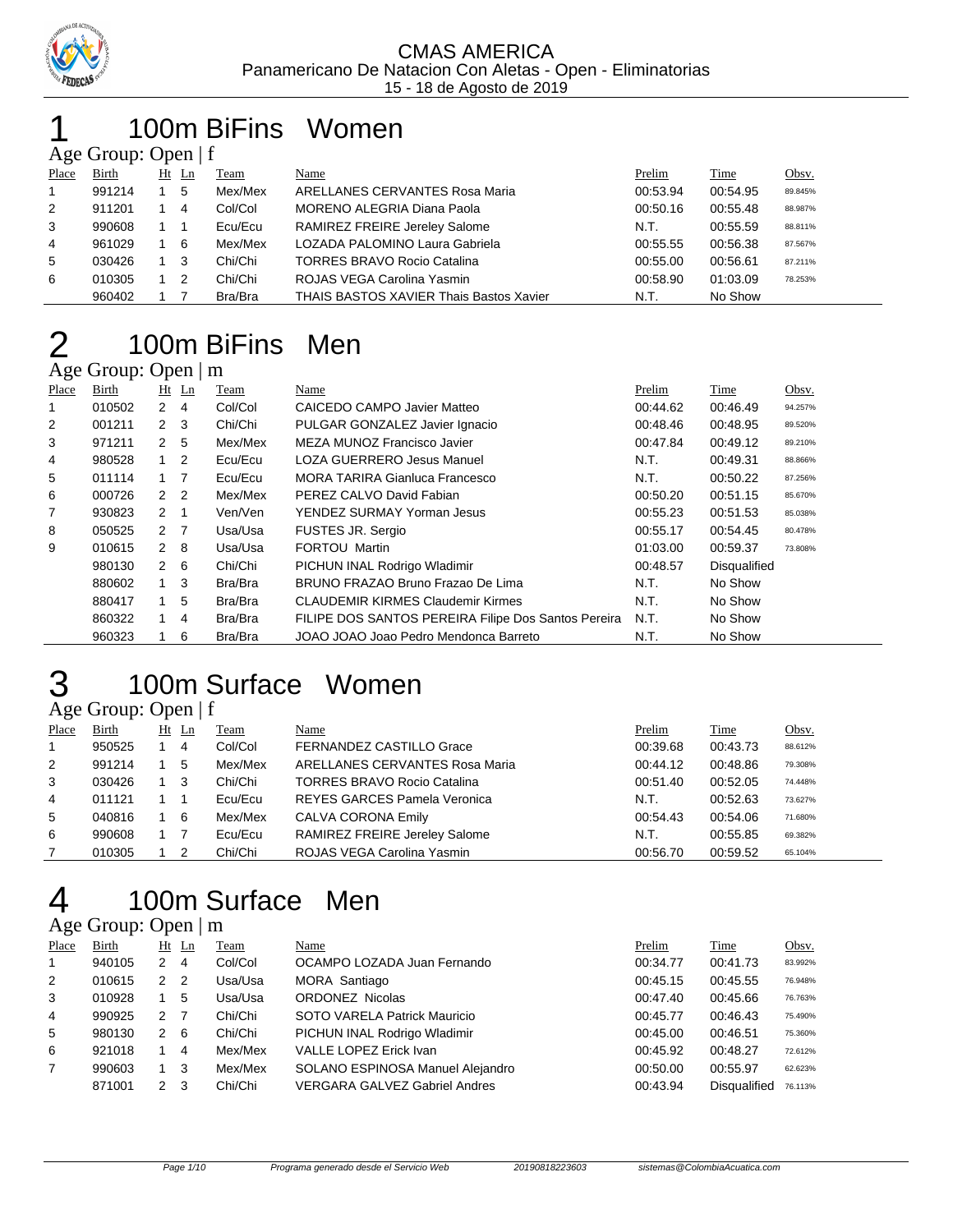

Continuing... Event: 4 100m Surface Age Group: OPEN | M

900527 2 5 Ven/Ven VALENCIA RODRIGUEZ Yeferson Esneider 00:42.43 No Show

#### 5 1500m Superficie/1500m Surface Women  $\overline{A}$ ge Group: Open | f

| Place | Birth  | Ht Ln     | Team    | Name                                                                                                                                                                 | Prelim   | Time     | Obsv.   |
|-------|--------|-----------|---------|----------------------------------------------------------------------------------------------------------------------------------------------------------------------|----------|----------|---------|
|       | 941025 | 4         | Col/Col | MUNOZ LOAIZA Vanessa                                                                                                                                                 | 14:17.31 | 15:10.80 | 91.558% |
|       |        |           |         | - 00:53.31 - 01:51.91 - 02:52.35 - 03:52.69 - 04:54.12 - 05:56.05 - 06:58.27 - 08:01.11 - 09:03.72 - 10:06.49 - 11:09.78 - 12:10.87 - 13:11.64 - 14:12.89 - 15:10.80 |          |          |         |
|       | 011121 | $1\quad5$ | Fou/Fou | REYES GARCES Pamela Veronica                                                                                                                                         | N.T.     | 16:45.51 | 82.934% |
|       |        |           |         | - 00:58.98 - 02:03.13 - 03:08.69 - 04:15.70 - 05:23.30 - 06:31.19 - 07:39.63 - 08:47.60 - 09:56.11 - 11:04.85 - 12:13.63 - 13:22.51 - 14:31.05 - 15:39.84 - 16:45.51 |          |          |         |

### 6 1500m Superficie/1500m Surface Men Age Group: Open | m

|       | $1.50 \, \text{G}$ or $0.40 \, \text{G}$ . $0.60 \, \text{G}$ . |          |         |                                                                                                                                                                                                    |          |              |         |
|-------|-----------------------------------------------------------------|----------|---------|----------------------------------------------------------------------------------------------------------------------------------------------------------------------------------------------------|----------|--------------|---------|
| Place | Birth                                                           | Ht<br>Ln | Team    | Name                                                                                                                                                                                               | Prelim   | Time         | Obsv.   |
|       | 991107                                                          | 4        | Col/Col | <b>GOMEZ CASANOVA Juan Sebastian</b>                                                                                                                                                               | 12:56.74 | 13:03.51     | 96.286% |
|       |                                                                 |          |         | - $00:47.89$ - $01:38.30$ - $02:30.17$ - $03:22.71$ - $04:15.45$ - $05:09.01$ - $06:01.97$ - $06:54.68$ - $07:48.26$ - $08:41.58$ - $09:34.85$ - $10:28.16$ - $11:21.16$ - $12:14.98$ - $13:03.51$ |          |              |         |
| 2     | 900625                                                          | 5        | Mex/Mex | <b>BADILLO ENRIQUEZ Salvador</b>                                                                                                                                                                   | 13:35.00 | 13:20.01     | 94.300% |
|       |                                                                 |          |         | - 00:51.36 - 01:45.08 - 02:38.77 - 03:32.31 - 04:26.09 - 05:19.81 - 06:13.95 - 07:07.85 - 08:01.54 - 08:55.92 - 09:49.59 - 10:43.20 - 11:36.38 - 12:29.13 - 13:20.01                               |          |              |         |
| 3     | 040206                                                          | 16       | Mex/Mex | SALCEDO RAMIREZ Arturo                                                                                                                                                                             | N.T.     | 14:50.03     | 84.762% |
|       |                                                                 |          |         | - 00:53.37 - 01:49.96 - 02:48.54 - 03:48.96 - 04:49.12 - 05:48.80 - 06:49.25 - 07:49.84 - 08:50.39 - 09:50.72 - 10:51.13 - 11:51.20 - 12:52.39 - 13:55.10 - 14:50.03                               |          |              |         |
| 4     | 011114                                                          |          | Ecu/Ecu | MORA TARIRA Gianluca Francesco                                                                                                                                                                     | N.T.     | 16:31.06     | 76.122% |
|       |                                                                 |          |         | - $00:55.43$ - $01:59.66$ - $03:06.14$ - $04:12.38$ - $05:18.93$ - $06:27.28$ - $07:34.59$ - $08:43.01$ - $09:51.46$ - $10:59.12$ - $12:07.26$ - $13:11.76$ - $14:18.09$ - $15:24.74$ - $16:31.06$ |          |              |         |
|       | 980528                                                          | 3        | Ecu/Ecu | LOZA GUERRERO Jesus Manuel                                                                                                                                                                         | N.T.     | Disqualified |         |

### 7 400m Inmersion/400m Immersion Women

| Age Group: Open   f |  |
|---------------------|--|
|---------------------|--|

| ╰            |        |             |    |                                              |                        |          |          |         |
|--------------|--------|-------------|----|----------------------------------------------|------------------------|----------|----------|---------|
| <b>Place</b> | Birth  | Ht          | Ln | Team                                         | <b>Name</b>            | Prelim   | Time     | Obsv.   |
|              | 940802 | $1 \quad 4$ |    | Col/Col                                      | MACIAS ANASCO Carolina | 03:09.60 | 03:10.92 | 96.973% |
|              |        |             |    | $-00:44.90 - 01:32.82 - 02:21.77 - 03:10.92$ |                        |          |          |         |

### 8 400m Inmersion/400m Immersion Men

Age Group: Open | m

Place Birth Ht Ln Team Name Prelim Time Obsv. - 00:41.58 - 01:25.59 - 02:11.89 - 03:00.35

1 980712 1 4 Col/Col TOVAR BOLANOS Marlon Vladimir 02:55.23 03:00.35 93.818%

## 9 4x200m Superficie/Surface Women

Opef Calva Emily

- 00:53.82 - 01:56.22 - 02:55.34 - 04:02.88 - 05:05.98 - 06:14.64 - 07:14.65 - 08:19.66

#### Age Group: Open | f

| Place | Birth   | Ht | Ln | Team    | Name                                                                                            | Prelim | T.1th.Relav | T.Team   | Obsv.   |
|-------|---------|----|----|---------|-------------------------------------------------------------------------------------------------|--------|-------------|----------|---------|
|       | RF00901 |    | 4  | Col/Col | Opef Retamozo Viviana<br>Opef Lopera Maria<br>Opef Aguirre Paula<br><b>Opef Fernandez Grace</b> | N.T.   | 01:39.00    | 06:49.69 | 94.054% |
|       |         |    |    |         | - 00:47.34 - 01:39.00 - 02:28.40 - 03:20.84 - 04:10.36 - 05:04.96 - 05:54.63 - 06:49.69         |        |             |          |         |
| 2     | RF00902 |    | 5  | Mex/Mex | <b>Opef Arellanes Rosa</b><br>Opef Lozada Laura<br>Opef Gomez Luz                               | N.T.   | 01:56.22    | 08:19.66 | 77.118% |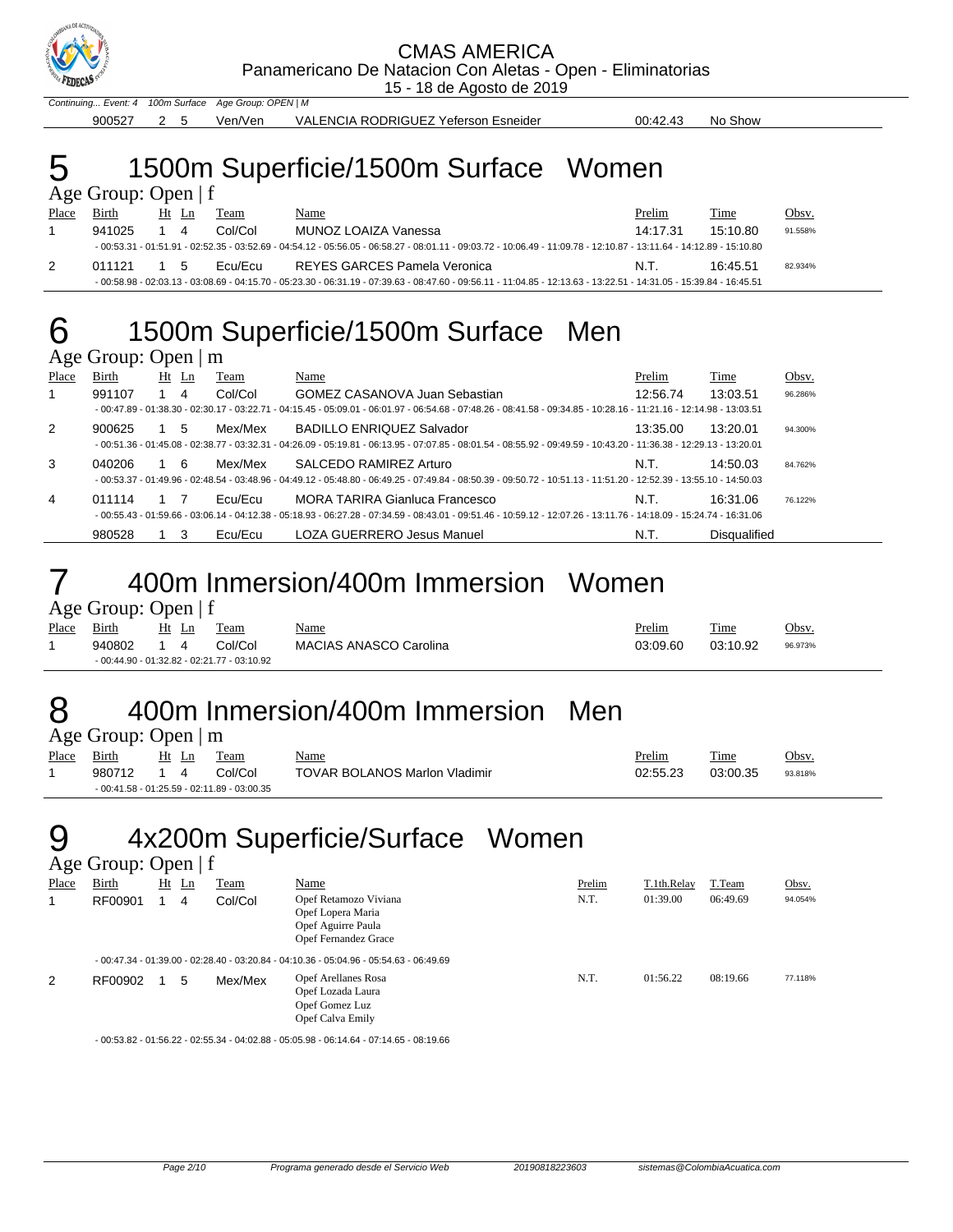

Continuing... Event: 10 4x200m Superficie/Surface Age Group: OPEN | M

# 10 4x200m Superficie/Surface Men

|            | Age Group: Open $\mid$ m |              |                        |                                                                                                  |                |                         |                    |                  |
|------------|--------------------------|--------------|------------------------|--------------------------------------------------------------------------------------------------|----------------|-------------------------|--------------------|------------------|
| Place<br>1 | Birth<br>RM01003         | $Ht$ Ln<br>3 | <b>Team</b><br>Col/Col | <u>Name</u><br>Opem Duque Juan<br>Opem Fernandez Mauricio<br>Opem Gomez Juan<br>Opem Ocampo Juan | Prelim<br>N.T. | T.1th.Relay<br>01:34.98 | T.Team<br>06:07.09 | Obsv.<br>90.215% |
|            |                          |              |                        | $-00:45.85 - 01:34.98 - 02:15.01 - 03:01.79 - 03:45.26 - 04:32.50 - 05:19.50 - 06:07.09$         |                |                         |                    |                  |
| 2          | RM01004                  | 6            | Mex/Mex                | Opem Badillo Salvador<br>Opem Valle Erick<br>Opem Meza Francisco<br>Opem Salcedo Arturo          | N.T.           | 01:29.63                | 06:55.63           | 79.679%          |
|            |                          |              |                        | $-00:43.93 - 01:29.63 - 02:26.18 - 03:27.32 - 04:18.62 - 05:16.55 - 06:03.04 - 06:55.63$         |                |                         |                    |                  |
| 3          | RM01002                  | 5            | Chi/Chi                | Opem Soto Patrick<br>Opem Pulgar Javier<br>Opem Vergara Gabriel<br>Opem Pichun Rodrigo           | N.T.           | 01:47.63                | 07:14.58           | 76.205%          |
|            |                          |              |                        | $-00:48.48 - 01:47.63 - 02:43.96 - 03:47.02 - 04:36.98 - 05:31.15 - 06:19.11 - 07:14.58$         |                |                         |                    |                  |
| 4          | RM01001                  | 4            | Usa/Usa                | Opem Fustes Sergio<br>Opem Villada Jose<br>Opem Ordonez Nicolas<br>Opem Mora Santiago            | 08:15.00       | 01:51.84                | 07:56.96           | 69.433%          |
|            |                          |              |                        | $-00:51.33 - 01:51.84 - 02:59.42 - 04:17.54 - 05:09.82 - 06:07.76 - 06:59.60 - 07:56.96$         |                |                         |                    |                  |

#### 11 50m Surface Women  $A \circ e$  Group: Open | f

|              | $T_{\rm AC}$ Oroup. Open $T$ |    |    |             |                                         |          |          |         |
|--------------|------------------------------|----|----|-------------|-----------------------------------------|----------|----------|---------|
| Place        | Birth                        | Ht | Ln | <b>Team</b> | Name                                    | Prelim   | Time     | Obsv.   |
|              | 991024                       |    | -4 | Col/Col     | AGUIRRE JOYA Paula Alejandra            | 00:17.74 | 00:19.12 | 91.684% |
| $\mathbf{2}$ | 991214                       |    | 5  | Mex/Mex     | ARELLANES CERVANTES Rosa Maria          | 00:22.12 | 00:22.78 | 76.953% |
| 3            | 011121                       |    |    | Ecu/Ecu     | <b>REYES GARCES Pamela Veronica</b>     | N.T.     | 00:23.55 | 74.437% |
| 4            | 030426                       |    | -3 | Chi/Chi     | <b>TORRES BRAVO Rocio Catalina</b>      | 00:22.26 | 00:23.98 | 73.103% |
| 5            | 040816                       |    | -2 | Mex/Mex     | <b>CALVA CORONA Emily</b>               | 00:24.70 | 00:25.07 | 69.924% |
| 6            | 010305                       |    | -6 | Chi/Chi     | ROJAS VEGA Carolina Yasmin              | 00:23.86 | 00:25.11 | 69.813% |
|              | 960402                       |    |    | Bra/Bra     | THAIS BASTOS XAVIER Thais Bastos Xavier | N.T.     | No Show  |         |

# 50m Surface Men

#### Age Group: Open | m

| Place          | Birth  |                | $Ht$ Ln | Team    | Name                                 | Prelim   | Time     | Obsv.   |
|----------------|--------|----------------|---------|---------|--------------------------------------|----------|----------|---------|
| $\mathbf{1}$   | 900515 | $\mathbf{2}$   | 4       | Col/Col | DUQUE JIMENEZ Juan David             | 00:15.69 | 00:18.52 | 80.994% |
| 2              | 900527 | 2              | -5      | Ven/Ven | VALENCIA RODRIGUEZ Yeferson Esneider | 00:18.12 | 00:19.12 | 78.452% |
| 3              | 010615 | 2 <sub>2</sub> |         | Usa/Usa | MORA Santiago                        | 00:19.58 | 00:19.60 | 76.531% |
| 4              | 980528 | 1 3            |         | Ecu/Ecu | <b>LOZA GUERRERO Jesus Manuel</b>    | N.T.     | 00:19.88 | 75.453% |
| 5              | 040206 | 2 <sub>7</sub> |         | Mex/Mex | SALCEDO RAMIREZ Arturo               | 00:19.64 | 00:19.97 | 75.113% |
| 6              | 010928 | $\mathbf{2}$   | - 3     | Usa/Usa | <b>ORDONEZ Nicolas</b>               | 00:19.53 | 00:20.21 | 74.221% |
| $\overline{7}$ | 990925 | $2 \quad 1$    |         | Chi/Chi | SOTO VARELA Patrick Mauricio         | 00:19.66 | 00:20.24 | 74.111% |
| 8              | 871001 | $2 \quad 6$    |         | Chi/Chi | <b>VERGARA GALVEZ Gabriel Andres</b> | 00:19.54 | 00:20.59 | 72.851% |
| 9              | 971211 |                | -4      | Mex/Mex | MEZA MUNOZ Francisco Javier          | 00:21.00 | 00:20.74 | 72.324% |
| 10             | 980130 | $2^{\circ}$    | -8      | Chi/Chi | PICHUN INAL Rodrigo Wladimir         | 00:20.14 | 00:20.93 | 71.667% |
| 11             | 001211 |                | 5       | Chi/Chi | PULGAR GONZALEZ Javier Ignacio       | 00:21.15 | 00:22.69 | 66.108% |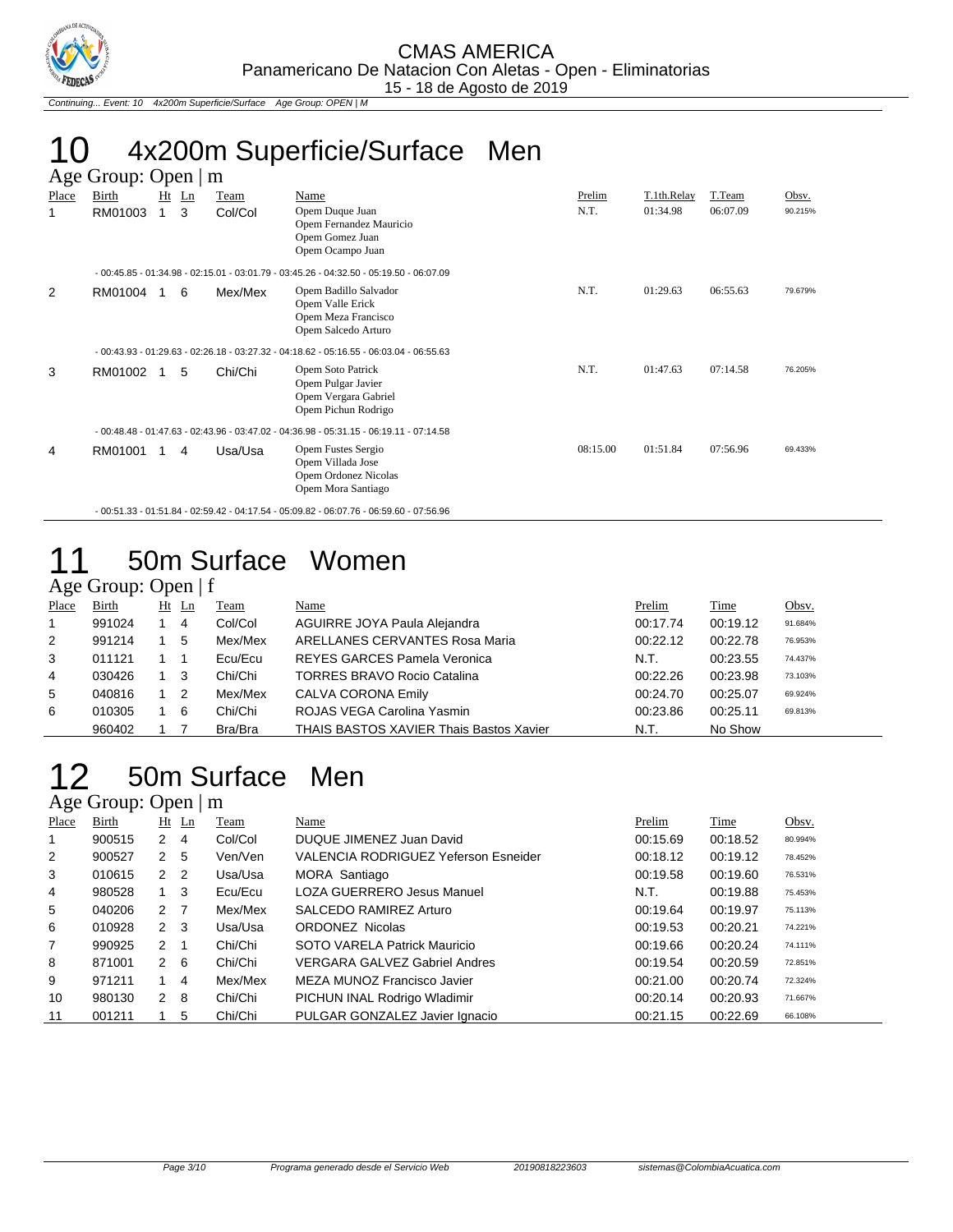

### 50m BiFins Women Age Group: Open  $|f|$

|                | $T_{\rm AC}$ Oroup. Open $T$ |  |                |         |                                         |          |          |         |  |  |  |  |
|----------------|------------------------------|--|----------------|---------|-----------------------------------------|----------|----------|---------|--|--|--|--|
| Place          | <b>Birth</b>                 |  | $Ht$ Ln        | Team    | Name                                    | Prelim   | Time     | Obsv.   |  |  |  |  |
|                | 911201                       |  | 4              | Col/Col | <b>MORENO ALEGRIA Diana Paola</b>       | 00:22.69 | 00:25.45 | 88.959% |  |  |  |  |
| 2              | 990608                       |  | -8             | Ecu/Ecu | RAMIREZ FREIRE Jereley Salome           | N.T.     | 00:25.82 | 87.684% |  |  |  |  |
| 3              | 961029                       |  | 5              | Mex/Mex | LOZADA PALOMINO Laura Gabriela          | 00:24.90 | 00:26.23 | 86.313% |  |  |  |  |
| $\overline{4}$ | 991214                       |  | $_{3}$         | Mex/Mex | ARELLANES CERVANTES Rosa Maria          | 00:25.38 | 00:26.71 | 84.762% |  |  |  |  |
| 5              | 030426                       |  | -6             | Chi/Chi | <b>TORRES BRAVO Rocio Catalina</b>      | 00:25.43 | 00:26.72 | 84.731% |  |  |  |  |
| 6              | 010305                       |  | $\overline{2}$ | Chi/Chi | ROJAS VEGA Carolina Yasmin              | 00:27.23 | 00:28.35 | 79.859% |  |  |  |  |
|                | 960402                       |  |                | Bra/Bra | THAIS BASTOS XAVIER Thais Bastos Xavier | N.T.     | No Show  |         |  |  |  |  |

# 50m BiFins Men

### Age Group: Open | m

| Place | Birth  | Ht             | $\mathbf{L}$ n | Team    | Name                                                | Prelim   | Time     | Obsv.   |
|-------|--------|----------------|----------------|---------|-----------------------------------------------------|----------|----------|---------|
|       | 951224 | $2 \quad 4$    |                | Col/Col | RAMIREZ AGUDELO Frank Steven                        | 00:20.20 | 00:20.95 | 92.697% |
| 2     | 971211 | 2 <sub>5</sub> |                | Mex/Mex | MEZA MUNOZ Francisco Javier                         | 00:21.47 | 00:22.47 | 86.426% |
| 3     | 980528 | $1 \quad 7$    |                | Ecu/Ecu | LOZA GUERRERO Jesus Manuel                          | N.T.     | 00:22.53 | 86.196% |
| 4     | 001211 | $2 \quad 6$    |                | Chi/Chi | PULGAR GONZALEZ Javier Ignacio                      | 00:21.81 | 00:22.72 | 85.475% |
| 5     | 871001 | $2 \quad 1$    |                | Chi/Chi | <b>VERGARA GALVEZ Gabriel Andres</b>                | 00:24.07 | 00:22.94 | 84.656% |
| 6     | 011114 | $1 \quad 1$    |                | Ecu/Ecu | MORA TARIRA Gianluca Francesco                      | N.T.     | 00:23.07 | 84.179% |
| 7     | 000726 | 2 <sub>2</sub> |                | Mex/Mex | PEREZ CALVO David Fabian                            | 00:22.06 | 00:23.85 | 81.426% |
| 8     | 930823 | 2 <sub>7</sub> |                | Ven/Ven | YENDEZ SURMAY Yorman Jesus                          | 00:23.75 | 00:24.23 | 80.149% |
| 9     | 050525 | $2 \quad 8$    |                | Usa/Usa | <b>FUSTES JR. Sergio</b>                            | 00:24.58 | 00:25.02 | 77.618% |
| 10    | 690718 | 1              | $\overline{4}$ | Usa/Usa | <b>VILLADA Jose</b>                                 | 00:26.96 | 00:27.64 | 70.260% |
|       | 880602 | $1\quad 6$     |                | Bra/Bra | BRUNO FRAZAO Bruno Frazao De Lima                   | N.T.     | No Show  |         |
|       | 880417 | 1              | 3              | Bra/Bra | <b>CLAUDEMIR KIRMES Claudemir Kirmes</b>            | N.T.     | No Show  |         |
|       | 860322 | 1              | 5              | Bra/Bra | FILIPE DOS SANTOS PEREIRA Filipe Dos Santos Pereira | N.T.     | No Show  |         |
|       | 960323 |                | 2              | Bra/Bra | JOAO JOAO Joao Pedro Mendonca Barreto               | N.T.     | No Show  |         |

## 400m Surface Women

### Age Group: Open | f

| Place | Birth                                        |  | $Ht$ Ln | Team                                         | Name                           | Prelim   | Time     | Obsv.   |  |  |
|-------|----------------------------------------------|--|---------|----------------------------------------------|--------------------------------|----------|----------|---------|--|--|
| 1     | 941025                                       |  | 4       | Col/Col                                      | MUNOZ LOAIZA Vanessa           | 03:29.27 | 03:46.53 | 90.350% |  |  |
|       |                                              |  |         | $-00:52.52 - 01:50.52 - 02:48.87 - 03:46.53$ |                                |          |          |         |  |  |
| 2     | 991214                                       |  | 5       | Mex/Mex                                      | ARELLANES CERVANTES Rosa Maria | 04:08.00 | 04:08.48 | 82.369% |  |  |
|       |                                              |  |         | $-00:56.63 - 01:58.75 - 03:04.02 - 04:08.48$ |                                |          |          |         |  |  |
| 3     | 011121                                       |  | - 6     | Ecu/Ecu                                      | REYES GARCES Pamela Veronica   | N.T.     | 04:17.77 | 79.400% |  |  |
|       |                                              |  |         | $-00:57.16 - 02:03.21 - 03:10.17 - 04:17.77$ |                                |          |          |         |  |  |
| 4     | 040816                                       |  | - 3     | Mex/Mex                                      | CALVA CORONA Emily             | 04:30.00 | 04:37.81 | 73.673% |  |  |
|       | $-01:00.27 - 02:11.28 - 03:24.96 - 04:37.81$ |  |         |                                              |                                |          |          |         |  |  |

### 16 400m Surface Men

|       | Age Group: Open $\mid$ m |          |                                              |                                      |          |          |         |
|-------|--------------------------|----------|----------------------------------------------|--------------------------------------|----------|----------|---------|
| Place | Birth                    | Ht<br>Ln | Team                                         | Name                                 | Prelim   | Time     | Obsv.   |
| 1     | 940105                   | 4        | Col/Col                                      | OCAMPO LOZADA Juan Fernando          | 03:02.24 | 03:08.55 | 95.651% |
|       |                          |          | $-00:47.40 - 01:36.13 - 02:23.90 - 03:08.55$ |                                      |          |          |         |
| 2     | 900625                   | 5        | Mex/Mex                                      | <b>BADILLO ENRIQUEZ Salvador</b>     | 03:11.00 | 03:11.31 | 94.271% |
|       |                          |          | $-00:47.65 - 01:36.73 - 02:24.44 - 03:11.31$ |                                      |          |          |         |
| 3     | 900527                   | -3       | Ven/Ven                                      | VALENCIA RODRIGUEZ Yeferson Esneider | 03:29.76 | 03:35.29 | 83.771% |
|       |                          |          | $-00:50.85 - 01:46.08 - 02:42.88 - 03:35.29$ |                                      |          |          |         |
| 4     | 040206                   | 6        | Mex/Mex                                      | SALCEDO RAMIREZ Arturo               | 03:39.00 | 03:36.15 | 83.437% |
|       |                          |          | $-00:51.90 - 01:47.36 - 02:43.25 - 03:36.15$ |                                      |          |          |         |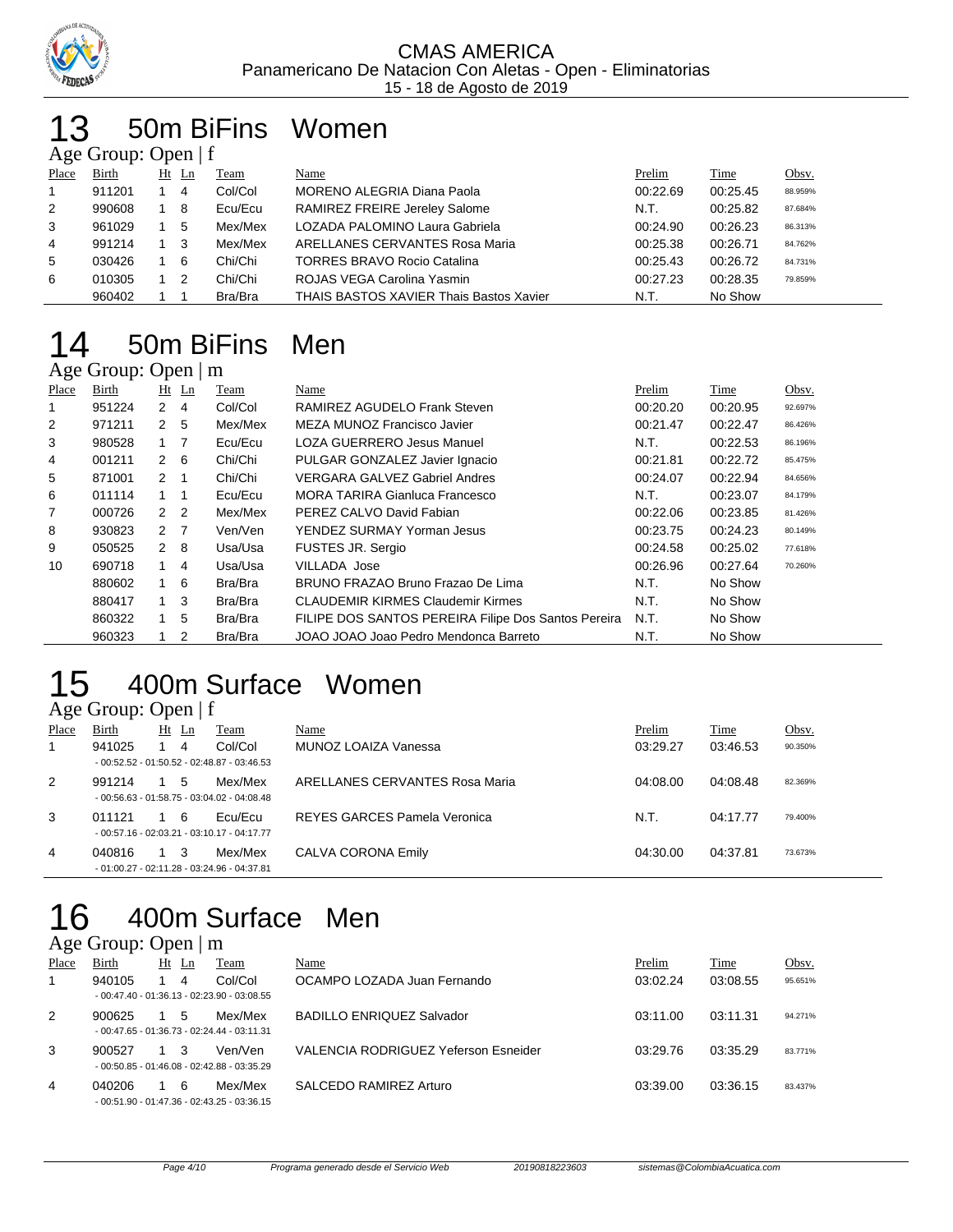

|             |            |  | Continuing Event: 16 400m Surface Age Group: OPEN   M |                              |          |          |         |
|-------------|------------|--|-------------------------------------------------------|------------------------------|----------|----------|---------|
| $5^{\circ}$ | 990925 1 2 |  | Chi/Chi                                               | SOTO VARELA Patrick Mauricio | 03:55.70 | 03:54.26 | 76.987% |
|             |            |  | $-00:51.12 - 01:50.33 - 02:52.58 - 03:54.26$          |                              |          |          |         |
|             | 010928     |  | Usa/Usa                                               | <b>ORDONEZ Nicolas</b>       | 04:25.20 | 04:25.85 | 67.839% |
|             |            |  | $-00:54.45 - 01:59.42 - 03:12.15 - 04:25.85$          |                              |          |          |         |

#### 17 100m Inmersion/100m Immersion Women  $\Delta$ ge Group: Open | f

| $T_{\rm K}$ UIVup. Open   1 |              |       |         |                           |               |             |         |  |  |  |  |
|-----------------------------|--------------|-------|---------|---------------------------|---------------|-------------|---------|--|--|--|--|
| Place                       | <b>Birth</b> | Ht Ln | Team    | <b>Name</b>               | <u>Prelim</u> | <b>Time</b> | Obsv.   |  |  |  |  |
|                             | 010925       |       | Col/Col | AGUIRRE JOYA Maria Camila | 00:38.93      | 00:39.62    | 91.393% |  |  |  |  |

### 18 100m Inmersion/100m Immersion Men Age Group: Open | m

| Place | <u>Birth</u> |    | Ht Ln | Team    | <u>Name</u>                 | <u>Prelim</u> | <b>Time</b> | Obsv.   |
|-------|--------------|----|-------|---------|-----------------------------|---------------|-------------|---------|
|       | 880115       | 14 |       | Col/Col | FERNANDEZ CASTILLO Mauricio | 00:33.06      | 00:32.83    | 95.461% |
|       | 050525 1 3   |    |       | Usa/Usa | FUSTES JR. Sergio           | 00:59.00      | 00:46.35    | 67.616% |
|       | 010615       | 15 |       | Usa/Usa | MORA Santiago               | 00:52.00      | 00:59.88    | 52.338% |

## 19 400m BiFins Women

Age Group: Open | f

| ັ     |                                              |  |       |                                              |                                 |          |          |         |  |  |
|-------|----------------------------------------------|--|-------|----------------------------------------------|---------------------------------|----------|----------|---------|--|--|
| Place | Birth                                        |  | Ht Ln | Team                                         | Name                            | Prelim   | Time     | Obsv.   |  |  |
|       | 920628                                       |  | 4     | Col/Col                                      | MEJIA BRAVO Cindy Julieth       | 03:57.33 | 03:59.63 | 99.620% |  |  |
|       |                                              |  |       | $-00:54.88 - 01:55.12 - 02:57.50 - 03:59.63$ |                                 |          |          |         |  |  |
| 2     | 990608                                       |  | -6    | Ecu/Ecu                                      | RAMIREZ FREIRE Jereley Salome   | N.T.     | 04:10.52 | 95.290% |  |  |
|       | $-00:58.23 - 02:01.74 - 03:06.29 - 04:10.52$ |  |       |                                              |                                 |          |          |         |  |  |
| 3     | 961029                                       |  | 5     | Mex/Mex                                      | LOZADA PALOMINO Laura Gabriela  | 04:10.00 | 04:19.62 | 91.950% |  |  |
|       | $-00:59.58 - 02:05.16 - 03:12.67 - 04:19.62$ |  |       |                                              |                                 |          |          |         |  |  |
| 4     | 980529                                       |  | 3     | Mex/Mex                                      | <b>GOMEZ TAGLE Luz Graciela</b> | 04:50.00 | 04:35.25 | 86.728% |  |  |
|       |                                              |  |       | $-01:01.39 - 02:11.02 - 03:22.87 - 04:35.25$ |                                 |          |          |         |  |  |

# 20 400m BiFins Men

Age Group: Open | m Place Birth Ht Ln Team Name Prelim Time Obsv. 1 020918 1 4 Col/Col SALGADO CAMPOS Brayan 03:37.01 03:42.47 98.206% - 00:52.51 - 01:48.62 - 02:45.02 - 03:42.47 2 011114 1 1 Ecu/Ecu MORA TARIRA Gianluca Francesco N.T. 03:43.15 97.907% - 00:52.17 - 01:49.70 - 02:47.49 - 03:43.15 3 930823 1 6 Ven/Ven YENDEZ SURMAY Yorman Jesus 04:04.00 03:58.01 91.794% - 00:57.13 - 01:57.44 - 02:57.71 - 03:58.01 4 000726 1 5 Mex/Mex PEREZ CALVO David Fabian 03:58.00 03:58.47 91.617% - 00:57.06 - 01:58.97 - 03:00.59 - 03:58.47 5 971211 1 3 Mex/Mex MEZA MUNOZ Francisco Javier 03:59.00 04:03.33 89.788% - 00:55.01 - 01:55.92 - 02:59.25 - 04:03.33 6 690718 1 2 Usa/Usa VILLADA Jose 04:39.84 05:35.86 65.051% - 01:11.90 - 02:36.78 - 04:08.67 - 05:35.86 7 010615 1 7 Usa/Usa FORTOU Martin 06:06.98 05:39.16 64.418% - 01:09.29 - 02:37.85 - 04:09.20 - 05:39.16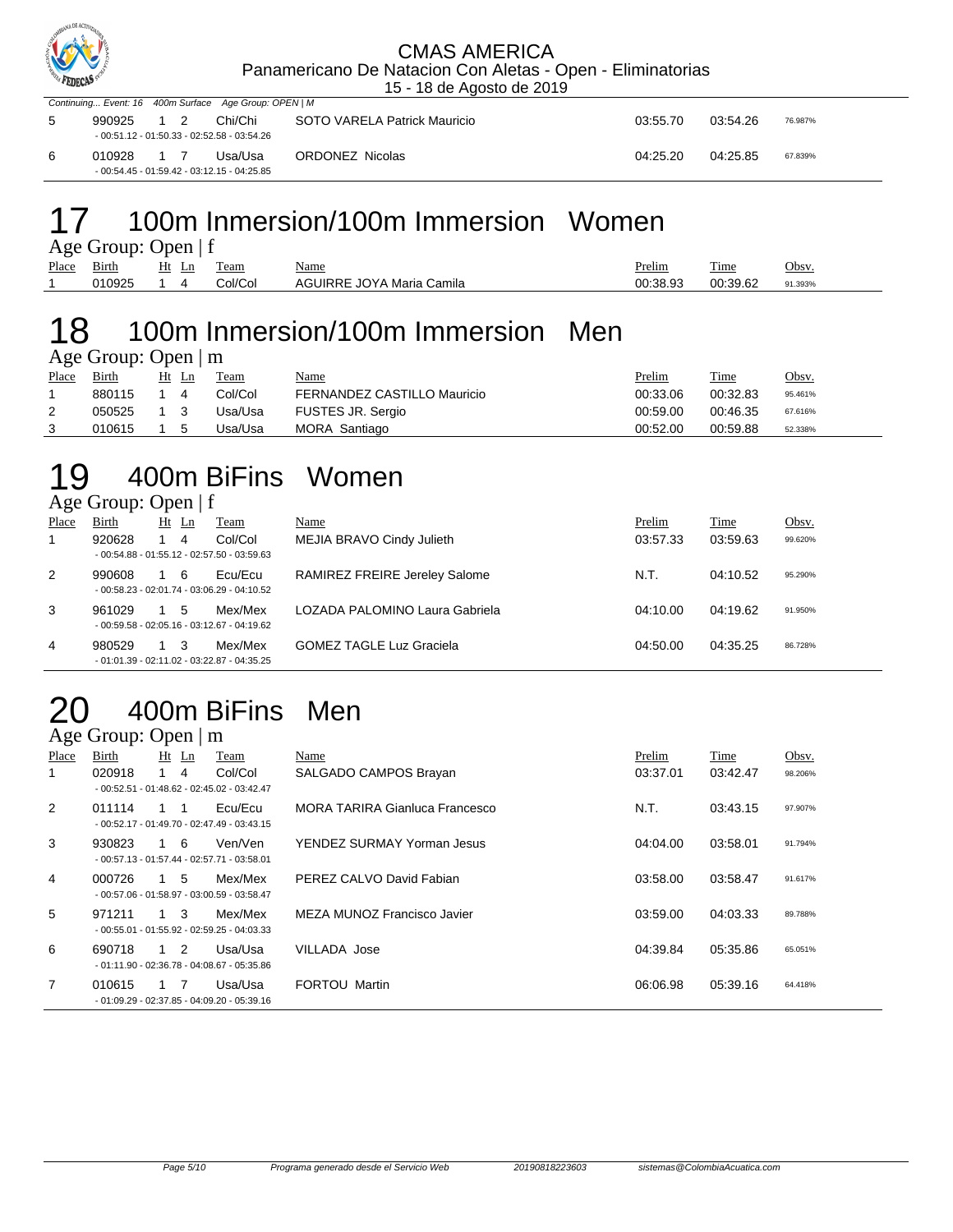

## 21 4x50m Surface Mixed

|       | Age Group: Open  <br>$\mathbf{X}$ |    |                |         |                                                                                               |        |             |         |       |  |  |  |
|-------|-----------------------------------|----|----------------|---------|-----------------------------------------------------------------------------------------------|--------|-------------|---------|-------|--|--|--|
| Place | <b>Birth</b>                      | Ht | $_{\text{Ln}}$ | Team    | Name                                                                                          | Prelim | T.1th.Relay | T.Team  | Obsv. |  |  |  |
|       | RX02101                           |    | 4              | Ecu/Ecu | Opem Mora Gianluca<br><b>Opef Ramirez Jereley</b><br>Opef Reyes Pamela<br>Opem Loza Jesus     | N.T.   | N.T.        | No Show |       |  |  |  |
|       | RX02102                           |    | 5              | Chi/Chi | Opem Soto Patrick<br><b>Opef Torres Rocio</b><br>Opef Rojas Carolina<br>Opem Vergara Gabriel  | N.T.   | N.T.        | No Show |       |  |  |  |
|       | RX02104                           |    | 6              | Mex/Mex | Opem Salcedo Arturo<br>Opef Lozada Laura<br>Opem Meza Francisco<br><b>Opef Arellanes Rosa</b> | N.T.   | N.T.        | No Show |       |  |  |  |

### 23 50m Apnea Women  $\overline{Age}$  Group: Open | f

| Place | Birth  | Ht | <u>Ln</u> | Team    | Name                                    | Prelim   | Time                | Obsv.   |
|-------|--------|----|-----------|---------|-----------------------------------------|----------|---------------------|---------|
|       | 991024 |    | 4         | Col/Col | AGUIRRE JOYA Paula Alejandra            | 00:16.53 | 00:17.47            | 91.299% |
| 2     | 961029 |    | -6        | Mex/Mex | LOZADA PALOMINO Laura Gabriela          | 00:21.01 | 00:22.33            | 71.429% |
| 3     | 030426 |    | -3        | Chi/Chi | <b>TORRES BRAVO Rocio Catalina</b>      | 00:19.70 | 00:22.60            | 70.575% |
| 4     | 010305 |    | -2        | Chi/Chi | ROJAS VEGA Carolina Yasmin              | 00:23.23 | 00:25.52            | 62.500% |
|       | 991214 |    | 5         | Mex/Mex | ARELLANES CERVANTES Rosa Maria          | 00:19.06 | <b>Disqualified</b> |         |
|       | 960402 |    |           | Bra/Bra | THAIS BASTOS XAVIER Thais Bastos Xavier | N.T.     | No Show             |         |

## 24 50m Apnea Men

#### Age Group: Open | m <u>Place Birth Ht Ln Team Name</u> Place Here are Prelim Time Obsv. 1 880115 2 4 Col/Col FERNANDEZ CASTILLO Mauricio 00:14.84 00:17.08 81.323% 2 930823 2 2 Ven/Ven YENDEZ SURMAY Yorman Jesus 00:17.79 00:17.38 79.919% 3 980528 1 2 Ecu/Ecu LOZA GUERRERO Jesus Manuel N.T. 00:17.50 79.371% 4 871001 2 5 Chi/Chi VERGARA GALVEZ Gabriel Andres 00:16.20 00:17.65 78.697% 5 900527 2 3 Ven/Ven VALENCIA RODRIGUEZ Yeferson Esneider 00:16.69 00:17.73 78.342% 6 010615 2 1 Usa/Usa MORA Santiago 00:18.05 00:17.98 77.253% 7 971211 1 4 Mex/Mex MEZA MUNOZ Francisco Javier 00:20.46 00:18.15 76.529% 8 010928 2 7 Usa/Usa ORDONEZ Nicolas 00:17.83 00:18.52 75.000% 9 980130 2 6 Chi/Chi PICHUN INAL Rodrigo Wladimir 00:17.52 00:18.57 74.798% 10 921018 2 8 Mex/Mex VALLE LOPEZ Erick Ivan **10 100:20.42 00:18.93** 73.376% 880417 1 3 Bra/Bra CLAUDEMIR KIRMES Claudemir Kirmes N.T. No Show 960323 1 6 Bra/Bra JOAO JOAO Joao Pedro Mendonca Barreto N.T. No Show 001211 1 5 Chi/Chi PULGAR GONZALEZ Javier Ignacio 01:49.90 No Show

# 25 200m Surface Women

|       | Age Group: Open $ f $            |    |    |             |                                |          |          |         |
|-------|----------------------------------|----|----|-------------|--------------------------------|----------|----------|---------|
| Place | Birth                            | Ht | Ln | <b>Team</b> | Name                           | Prelim   | Time     | Obsv.   |
|       | 980623<br>$-00:47.57 - 01:39.95$ |    | 4  | Col/Col     | RETAMOZO OLAYA Viviana Paola   | 01:34.00 | 01:39.95 | 91.566% |
| 2     | 991214<br>$-00:55.84 - 01:56.21$ |    |    | Mex/Mex     | ARELLANES CERVANTES Rosa Maria | 02:05.00 | 01:56.21 | 78.754% |
| 3     | 040816<br>$-00:59.79 - 02:03.98$ |    | 5  | Mex/Mex     | <b>CALVA CORONA Emily</b>      | 02:03.00 | 02:03.98 | 73.818% |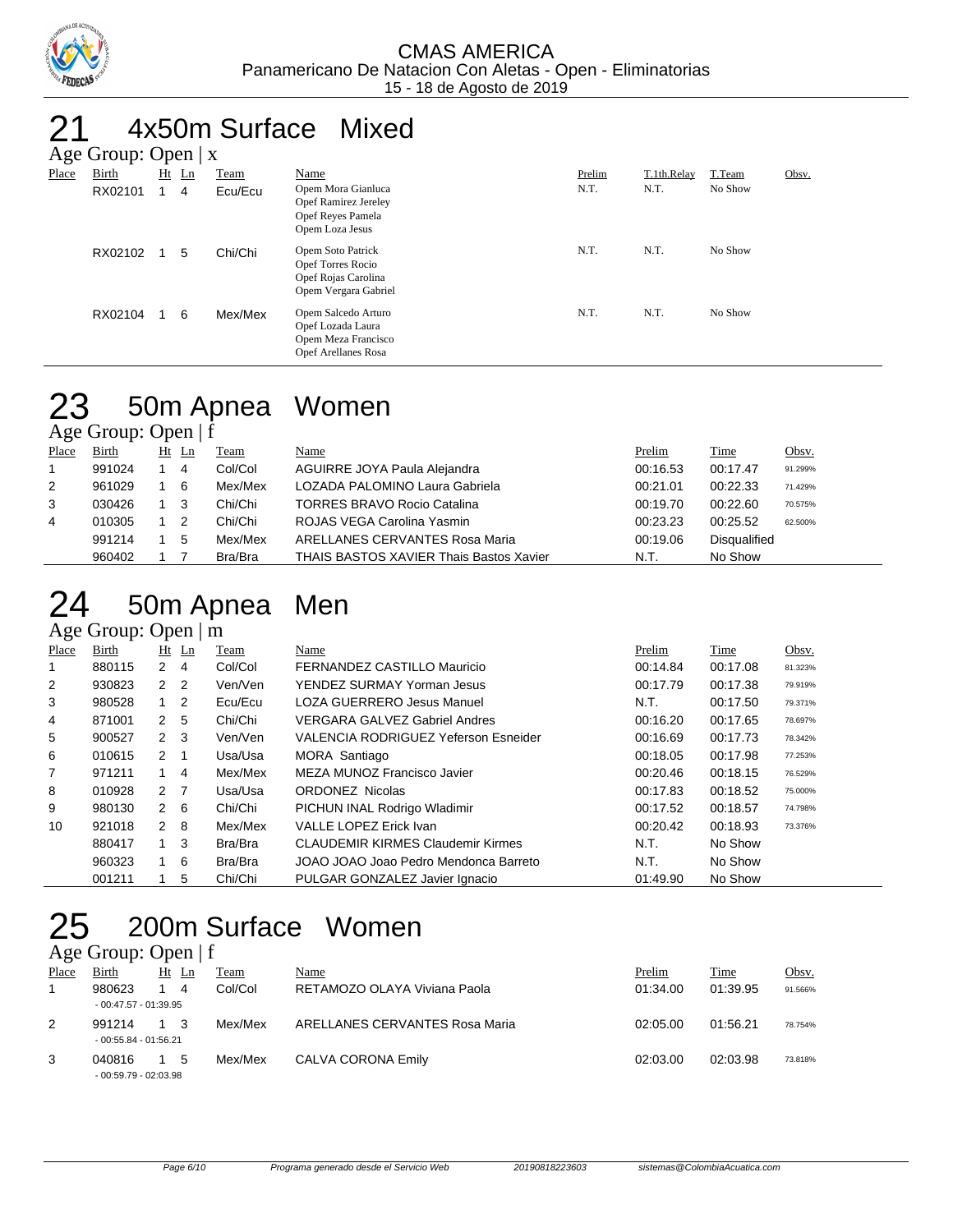

Continuing... Event: 25 200m Surface Age Group: OPEN | F 4 010305 1 6 Chi/Chi ROJAS VEGA Carolina Yasmin 02:05.20 02:17.02 66.793% - 01:02.93 - 02:17.02

### 26 200m Surface Men Age Group: Open | m

|       | $1.50$ shows. Spen   $\text{m}$  |            |         |                                             |          |          |         |  |  |  |  |  |
|-------|----------------------------------|------------|---------|---------------------------------------------|----------|----------|---------|--|--|--|--|--|
| Place | Birth                            | Ht<br>Ln   | Team    | Name                                        | Prelim   | Time     | Obsv.   |  |  |  |  |  |
| 1     | 940105<br>$-00:47.27 - 01:35.42$ | 4          | Col/Col | OCAMPO LOZADA Juan Fernando                 | 01:20.19 | 01:35.42 | 82.425% |  |  |  |  |  |
| 2     | 900625<br>$-00:47.47 - 01:36.38$ | 5<br>1     | Mex/Mex | <b>BADILLO ENRIQUEZ Salvador</b>            | 01:27.00 | 01:36.38 | 81.604% |  |  |  |  |  |
| 3     | 040206<br>$-00:50.68 - 01:41.73$ | -6<br>1    | Mex/Mex | SALCEDO RAMIREZ Arturo                      | 01:39.00 | 01:41.73 | 77.312% |  |  |  |  |  |
| 4     | 980130<br>$-00:49.29 - 01:45.47$ | $1\quad 2$ | Chi/Chi | PICHUN INAL Rodrigo Wladimir                | 01:41.70 | 01:45.47 | 74.571% |  |  |  |  |  |
| 5     | 900527<br>$-00:52.28 - 01:48.74$ | 3<br>1     | Ven/Ven | <b>VALENCIA RODRIGUEZ Yeferson Esneider</b> | 01:34.14 | 01:48.74 | 72.328% |  |  |  |  |  |

## 27 200m BiFins Women

| Age Group: Open   f |  |  |  |  |  |  |
|---------------------|--|--|--|--|--|--|
|---------------------|--|--|--|--|--|--|

| Place          | Birth                            | $Ht$ Ln     | Team    | Name                                 | Prelim   | Time     | Obsv.   |
|----------------|----------------------------------|-------------|---------|--------------------------------------|----------|----------|---------|
| 1              | 961029                           | $1 \quad 3$ | Mex/Mex | LOZADA PALOMINO Laura Gabriela       | 01:59.00 | 01:59.19 | 92.650% |
| 2              | 990608<br>$-00:57.37 - 02:01.09$ | $1 \quad 7$ | Ecu/Ecu | <b>RAMIREZ FREIRE Jereley Salome</b> | N.T.     | 02:01.09 | 91.197% |
| 3              | 920628<br>$-01:00.96 - 02:03.83$ | -4<br>1     | Col/Col | MEJIA BRAVO Cindy Julieth            | 01:50.30 | 02:03.83 | 89.179% |
| $\overline{4}$ | 991214                           | -5<br>1     | Mex/Mex | ARELLANES CERVANTES Rosa Maria       | 01:58.00 | 02:06.10 | 87.573% |
| 5              | 011121<br>$-01:00.79 - 02:08.88$ | $1 \quad 1$ | Ecu/Ecu | REYES GARCES Pamela Veronica         | N.T.     | 02:08.88 | 85.684% |
| 6              | 030426<br>$-01:03.58 - 02:09.56$ | $1\quad 6$  | Chi/Chi | <b>TORRES BRAVO Rocio Catalina</b>   | 02:02.70 | 02:09.56 | 85.235% |
|                | 010305                           | -2          | Chi/Chi | ROJAS VEGA Carolina Yasmin           | 02:07.90 | No Show  |         |

### 28 200m BiFins Men Age Group: Open | m

| Place | Birth                                                      |                | $Ht$ Ln | Team    | Name                                  | Prelim   | Time     | Obsv.   |
|-------|------------------------------------------------------------|----------------|---------|---------|---------------------------------------|----------|----------|---------|
| 1     | 970117                                                     | $\mathbf{2}$   | 4       | Col/Col | LARA HAYEK Daniel Eduardo             | 01:41.27 | 01:46.01 | 93.963% |
| 2     | $-00:49.65 - 01:46.01$<br>011114<br>$-00:51.86 - 01:49.09$ | $1\quad 2$     |         | Ecu/Ecu | <b>MORA TARIRA Gianluca Francesco</b> | N.T.     | 01:49.09 | 91.310% |
| 3     | 971211<br>$-00:52.61 - 01:49.85$                           | 2 <sub>5</sub> |         | Mex/Mex | MEZA MUNOZ Francisco Javier           | 01:49.00 | 01:49.85 | 90.678% |
| 4     | 930823<br>$-00:55.09 - 01:51.94$                           | 2 <sub>2</sub> |         | Ven/Ven | YENDEZ SURMAY Yorman Jesus            | 01:57.71 | 01:51.94 | 88.985% |
| 5     | 980528<br>$-00:53.41 - 01:55.67$                           | 1              | -6      | Ecu/Ecu | LOZA GUERRERO Jesus Manuel            | N.T.     | 01:55.67 | 86.116% |
| 6     | 980130<br>$-00:56.29 - 01:58.36$                           | $2\quad 6$     |         | Chi/Chi | PICHUN INAL Rodrigo Wladimir          | 01:55.90 | 01:58.36 | 84.158% |
| 7     | 990603<br>$-00:56.97 - 01:59.21$                           | 2 7            |         | Mex/Mex | SOLANO ESPINOSA Manuel Alejandro      | 02:01.00 | 01:59.21 | 83.558% |
| 8     | 001211<br>$-00:58.48 - 02:04.22$                           | $2 \quad 3$    |         | Chi/Chi | PULGAR GONZALEZ Javier Ignacio        | 01:49.90 | 02:04.22 | 80.188% |
| 9     | 010615<br>$-01:04.90 - 02:25.75$                           | $\overline{2}$ | 8       | Usa/Usa | <b>FORTOU Martin</b>                  | 02:38.15 | 02:25.75 | 68.343% |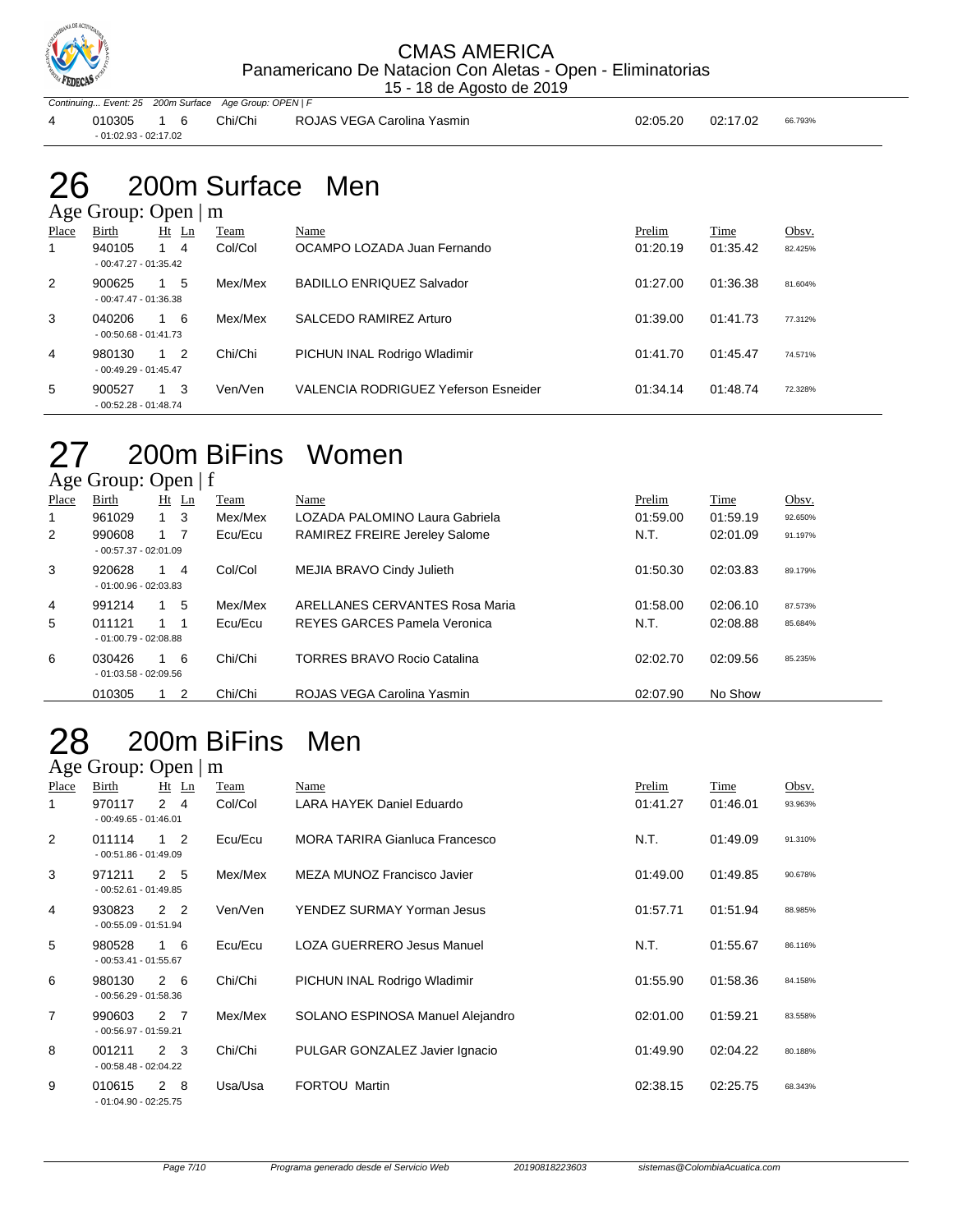

 $m<sub>t</sub>$  28 200m BiFins Age Group: OPEN | M

| 880602 1 3 |     | Bra/Bra | BRUNO FRAZAO Bruno Frazao De Lima                        | N.T.     | No Show |
|------------|-----|---------|----------------------------------------------------------|----------|---------|
| 880417 1 5 |     | Bra/Bra | <b>CLAUDEMIR KIRMES Claudemir Kirmes</b>                 | N.T.     | No Show |
| 860322     | 1 4 | Bra/Bra | FILIPE DOS SANTOS PEREIRA Filipe Dos Santos Pereira N.T. |          | No Show |
| 690718 2 1 |     | Usa/Usa | VILLADA Jose                                             | 02:10.20 | No Show |

### 29 800m Surface Women

Age Group: Open | f

| Place | Birth  | Ht | Ln | Team    | <u>Name</u>                     | Prelim   | <b>Time</b> | Obsv. |
|-------|--------|----|----|---------|---------------------------------|----------|-------------|-------|
|       | 980529 |    |    | Mex/Mex | <b>GOMEZ TAGLE Luz Graciela</b> | N.T.     | No Show     |       |
|       | 961029 |    | .5 | Mex/Mex | LOZADA PALOMINO Laura Gabriela  | N.T.     | No Show     |       |
|       | 941025 |    |    | Col/Col | MUNOZ LOAIZA Vanessa            | 07:21.41 | No Show     |       |
|       | 011121 |    |    | Ecu/Ecu | REYES GARCES Pamela Veronica    | N.T.     | No Show     |       |

### 30 800m Surface Men Age Group: Open | m

| Obsv. |
|-------|
|       |
|       |
|       |
|       |
|       |

# 31 4x100m Bifins Mixed

|       | Age Group: Open $ x $ |  |         |         |                                                                                           |        |             |         |       |  |
|-------|-----------------------|--|---------|---------|-------------------------------------------------------------------------------------------|--------|-------------|---------|-------|--|
| Place | Birth                 |  | $Ht$ Ln | Team    | Name                                                                                      | Prelim | T.1th.Relay | T.Team  | Obsv. |  |
|       | RX03101               |  | 4       | Ecu/Ecu | Opem Mora Gianluca<br><b>Opef Ramirez Jereley</b><br>Opef Reyes Pamela<br>Opem Loza Jesus | N.T.   | N.T.        | No Show |       |  |
|       | RX03102               |  | 5       | Chi/Chi | Opem Pulgar Javier<br>Opef Torres Rocio<br>Opef Rojas Carolina<br>Opem Pichun Rodrigo     | N.T.   | N.T.        | No Show |       |  |
|       | RX03104               |  | 6       | Mex/Mex | Opef Arellanes Rosa<br>Opef Lozada Laura<br>Opem Badillo Salvador<br>Opem Meza Francisco  | N.T.   | N.T.        | No Show |       |  |

### 4x100m Surface Women Age Group: Open | f

| $T_{\rm AC}$ Oroup. Open   1 |              |  |         |         |                                                                                           |        |             |         |       |  |
|------------------------------|--------------|--|---------|---------|-------------------------------------------------------------------------------------------|--------|-------------|---------|-------|--|
| Place                        | <b>Birth</b> |  | $Ht$ Ln | Team    | Name                                                                                      | Prelim | T.1th.Relay | T.Team  | Obsv. |  |
|                              | RF03301      |  | 4       | Col/Col | Opef Fernandez Grace<br>Opef Retamozo Viviana<br>Opef Aguirre Maria<br>Opef Aguirre Paula | N.T.   | N.T.        | No Show |       |  |
|                              | RF03302      |  | 5       | Mex/Mex | <b>Opef Arellanes Rosa</b><br>Opef Lozada Laura<br>Opef Gomez Luz<br>Opef Calva Emily     | N.T.   | N.T.        | No Show |       |  |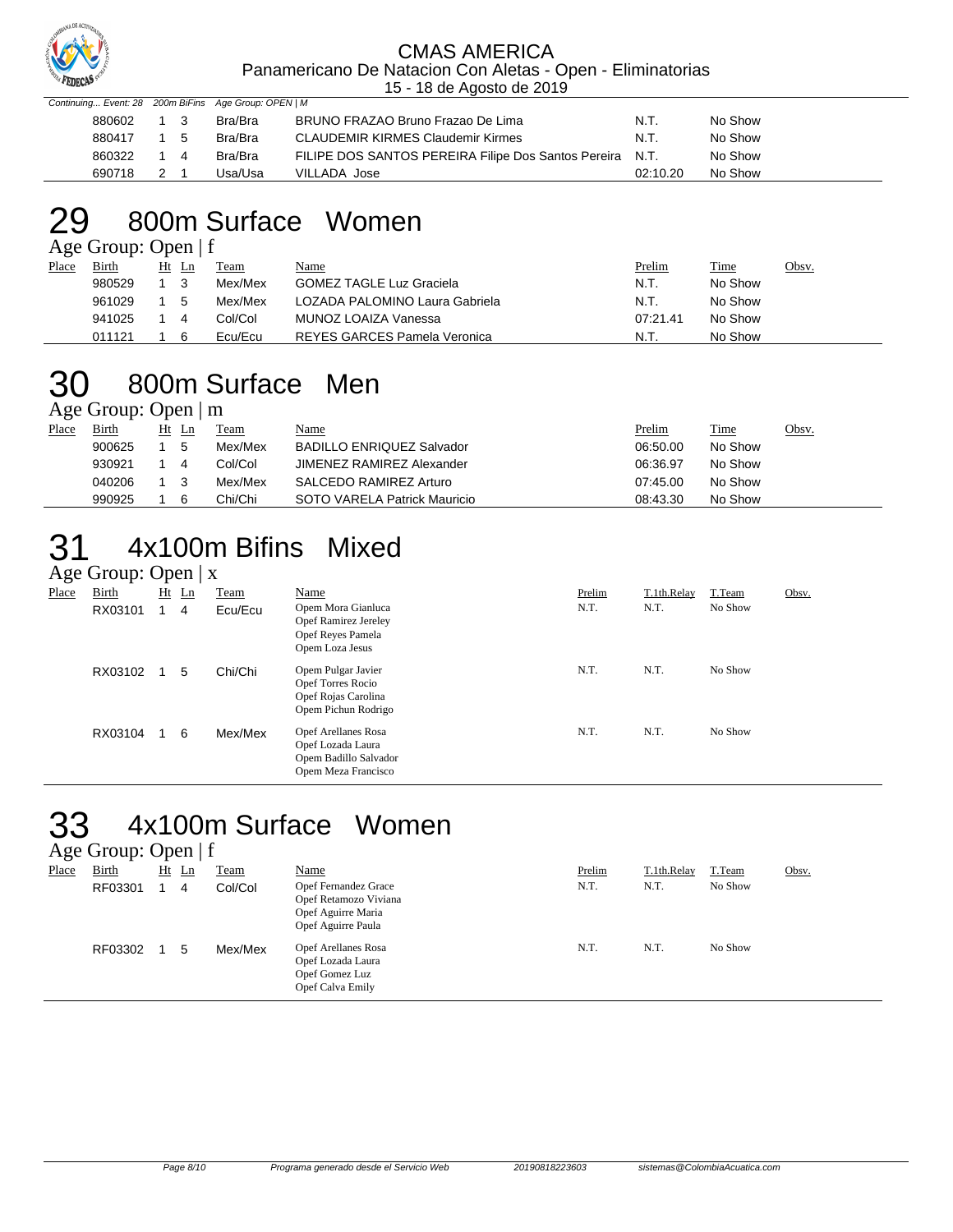

## 34 4x100m Surface Men

|       | Age Group: Open $\mid$ m |    |         |                 |                                                                                         |        |             |         |       |
|-------|--------------------------|----|---------|-----------------|-----------------------------------------------------------------------------------------|--------|-------------|---------|-------|
| Place | Birth<br>RM03401         | Ht | Ln<br>4 | Team<br>Usa/Usa | Name<br>Opem Villada Jose<br>Opem Ordonez Nicolas<br>Opem Mora Santiago                 | Prelim | T.1th.Relay | T.Team  | Obsv. |
|       | RM03402                  |    | 5       | Chi/Chi         | Opem Soto Patrick<br>Opem Pichun Rodrigo<br>Opem Pulgar Javier<br>Opem Vergara Gabriel  | N.T.   | N.T.        | No Show |       |
|       | RM03403                  |    | 3       | Col/Col         | Opem Duque Juan<br>Opem Ocampo Juan<br>Opem Fernandez Mauricio<br>Opem Tovar Marlon     | N.T.   | N.T.        | No Show |       |
|       | RM03404                  |    | 6       | Mex/Mex         | Opem Salcedo Arturo<br>Opem Badillo Salvador<br>Opem Meza Francisco<br>Opem Perez David | N.T.   | N.T.        | No Show |       |